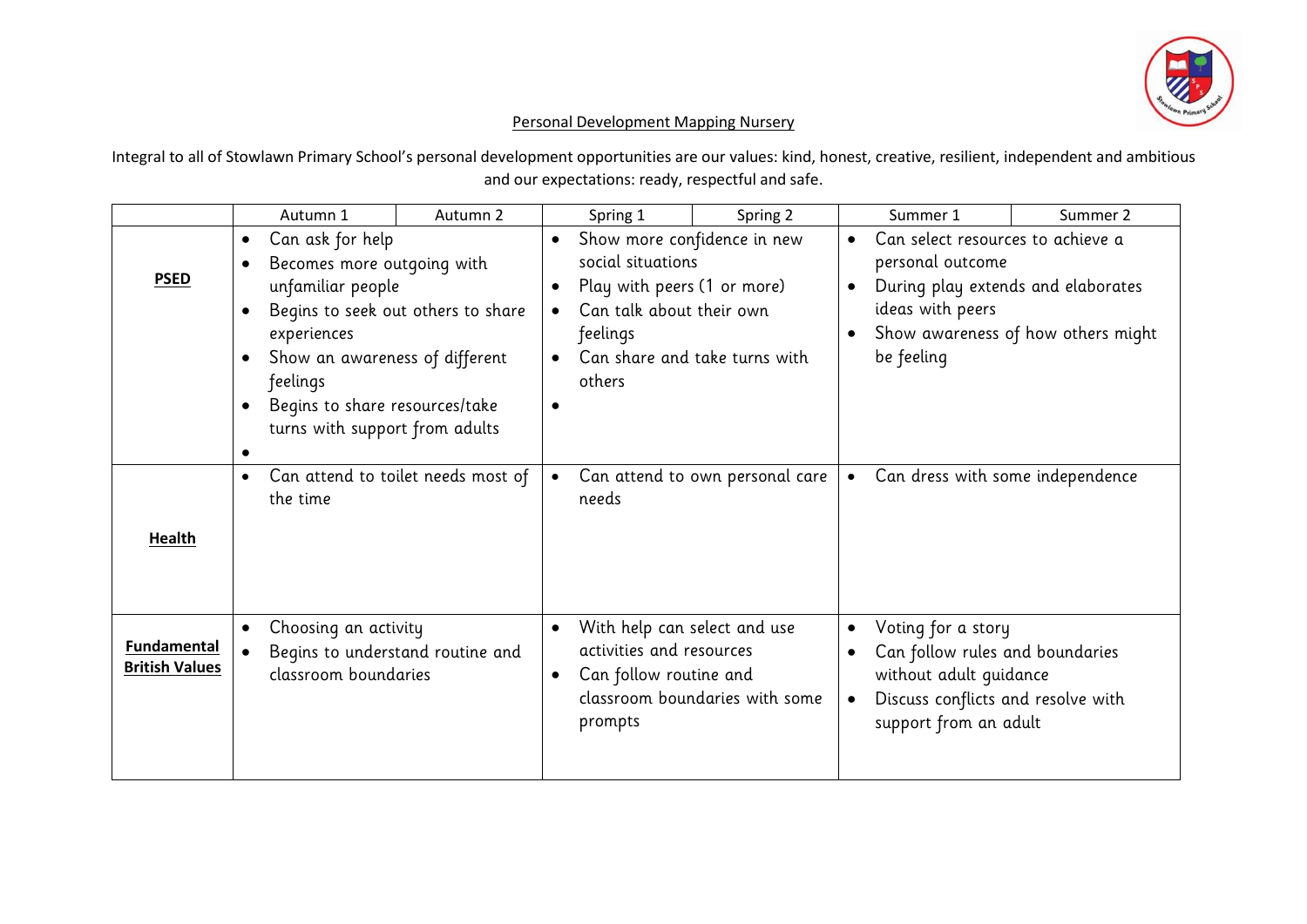| Let's<br>Celebrate | Harvest<br>Halloween                                           | Diwali<br><b>Bonfire Night</b><br>Remembrance<br>Day<br>Nursery Rhyme<br>Week<br>Christmas | Chinese New Year<br>Shrove Tuesday<br><b>Valentines Day</b> | Easter<br><b>Mothers Day</b><br>World Book Day | Eid<br><b>Fathers Day</b><br><b>World Environment</b><br>day | WWF Wear it wild<br>day                                        |  |  |
|--------------------|----------------------------------------------------------------|--------------------------------------------------------------------------------------------|-------------------------------------------------------------|------------------------------------------------|--------------------------------------------------------------|----------------------------------------------------------------|--|--|
| <b>Assemblies</b>  |                                                                |                                                                                            |                                                             |                                                |                                                              |                                                                |  |  |
|                    | Harvest                                                        | Diwali                                                                                     | <b>Chinese New Year</b>                                     | Mother's Day                                   | Share a story from<br>another                                | <b>World Environment</b><br>Day                                |  |  |
|                    | <b>Recycling Week</b>                                          | Remembrance<br>Day                                                                         | New Year's<br><b>Resolutions</b>                            | Easter                                         | Ramadan                                                      | <b>Healthy Eating Week</b>                                     |  |  |
|                    | <b>Black History Month</b>                                     | Christmas (Carol<br>service)                                                               | Make your dreams<br>come true day                           | Shrove Tuesday /<br>Ash Wednesday              | Attendance and<br>Punctuality                                | World Refugee Day                                              |  |  |
|                    | World Animal Day                                               | <b>Bonfire Night/Fire</b><br>Safety                                                        | Martin Luther King<br>Day                                   | International<br>Women's Day                   | Queen's Jubilee                                              | Prejudice - Valuing<br>Diversity                               |  |  |
|                    | <b>Mental Health Week</b>                                      | Children In<br>Need/Science<br>Week                                                        | Holocaust<br><b>Memorial Day</b>                            | St Patrick's Day                               | Attendance and<br>Punctuality                                | Launch of NHS                                                  |  |  |
|                    | Safety in the<br>Holidays/Halloween/<br><b>Stranger Danger</b> | Anti-Bullying<br>Week                                                                      | <b>National Story</b><br><b>Telling week</b>                | World Poetry Day                               |                                                              | Nelson Mandela Day                                             |  |  |
|                    |                                                                | Resilience and<br>Stowlawn 6                                                               |                                                             |                                                |                                                              | WWF Wear it Wild<br>Day<br>(Endangered<br>species/environment) |  |  |